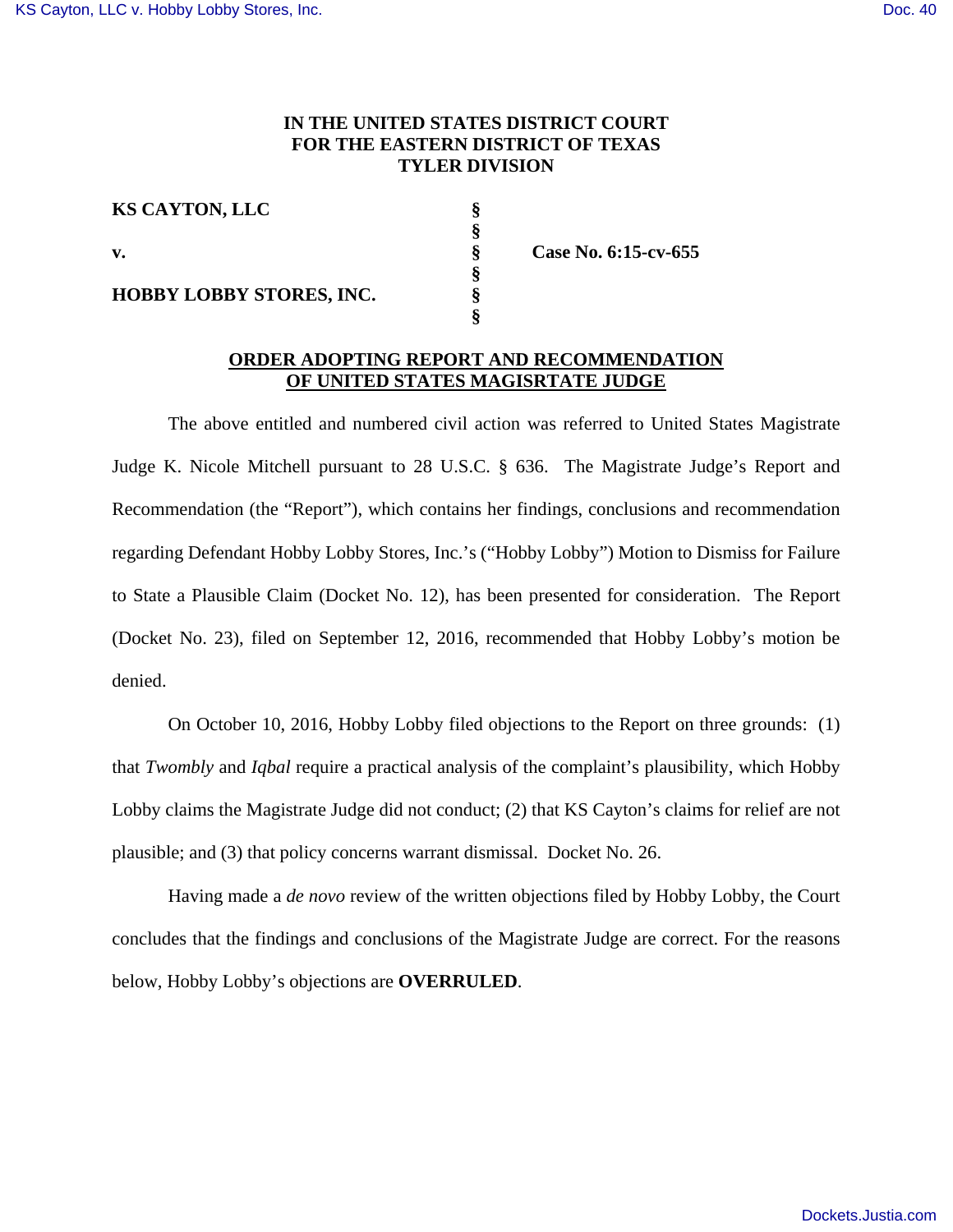# **I. The Magistrate Judge conducted a proper plausibility analysis of KS Cayton's complaint.**

Hobby Lobby argues that the Magistrate Judge did not conduct a "practical analysis" of the plausibility of Plaintiff's complaint as required by *Twombly* and *Iqbal*. Docket. No. 26 at 14 (citing *Bell Atl. Corp. v. Twombly*, 550 U.S. 544 (2007); *Ashcroft v. Iqbal*, 566 U.S. 662 (2009)). Hobby Lobby contends that the Court need only apply "basic trademark law," and its "judicial experience and common sense," to find that KS Cayton's claims for relief are not plausible. Docket No. 26 at 8 (citing *Iqbal*, 556 U.S. at 679).

The Court addresses Hobby Lobby's specific plausibility objections in the forthcoming section. *See* Part II, *infra*. However, the crux of Hobby Lobby's "practical analysis" and "common sense" objection is that it finds implausible Plaintiff's allegation that customers who saw a "GET PINSPIRED" poster in a Hobby Lobby store would likely confuse the poster as suggesting a connection between Hobby Lobby and Plaintiff's do-it-yourself workshop operating under the name "PINSPIRED" in Lubbock, Texas. Docket No. 26 at 15, 20.

Hobby Lobby's argument lacks merit because it conflates "practicality" with the "plausibility" standard. *See id*. at 8 ("*Twombly* and *Iqbal* require district judges to weed out implausible claims by applying their practical sensibilities."). Hobby Lobby argues that a complaint must cross two distinct thresholds: from "conclusory to factual," and from "factually neutral to factually suggestive." *Id*. at 14 (citing *Twombly*, 550 U.S. at 557 n.5).

The Supreme Court does not require a complaint to be viewed through a lens of practicality or probability. *See Iqbal*, 566 U.S. at 678 ("The plausibility standard is not akin to a 'probability requirement.' "); *see also Twombly*, 550 U.S. at 546 (stating that the requirement of factual allegations "serves the *practical purpose* of preventing a plaintiff with 'a largely groundless claim' from 'taking up the time of a number of other people. . ." but does not impose a separate practicality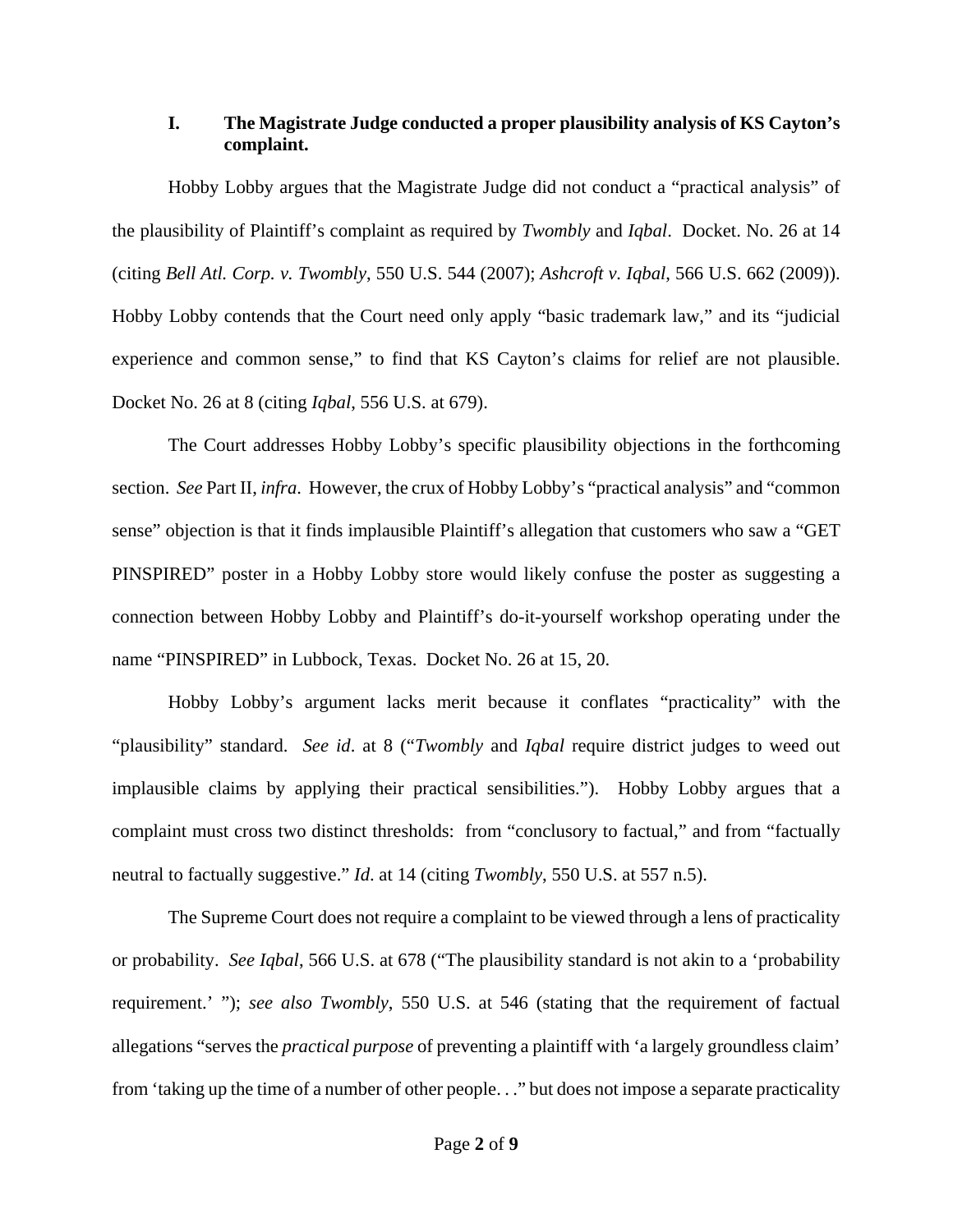requirement in *stating* a claim) (internal citations omitted) (emphasis added). In fact, the Supreme Court has clarified that "a well-pleaded complaint may proceed even if it strikes a savvy judge that actual proof of those facts is improbable, and 'that a recovery is remote and unlikely.' " *Twombly*, 550 U.S. at 556.

While probability or practicality is not required to state a sufficient claim, a "sheer possibility that a defendant has acted unlawfully" is not enough either. *Iqbal*, 566 U.S. at 678. Rather, "a claim has facial plausibility when the plaintiff pleads factual content that allows the court to draw the reasonable inference that the defendant is liable for the misconduct alleged." *Id*. at 679.

The Report considers that KS Cayton states that it first became aware of Hobby Lobby's alleged infringement when individuals contacted Plaintiff inquiring about its affiliation with Hobby Lobby after seeing the "GET PINSPIRED" posters in a Hobby Lobby store. Docket No. 23 at 8. The Report further considers the similarity between Plaintiff's mark and the "GET PINSPIRED" phrase, the federal registration of the mark, and the allegation that Hobby Lobby used the PINSPIRED mark in connection with the sale, offering for sale, distribution, or advertisement of goods similar to the goods sold by Plaintiff. Docket No. 23 at 7–8.

The Magistrate Judge found these factual allegations sufficient to state a claim to relief that is plausible on its face, and the Court agrees that "common sense" and "judicial experience" would lend themselves to such a finding. The allegations are sufficiently factually suggestive to permit the Court to infer that Hobby Lobby is liable for trademark infringement. Hobby Lobby's first objection is therefore overruled.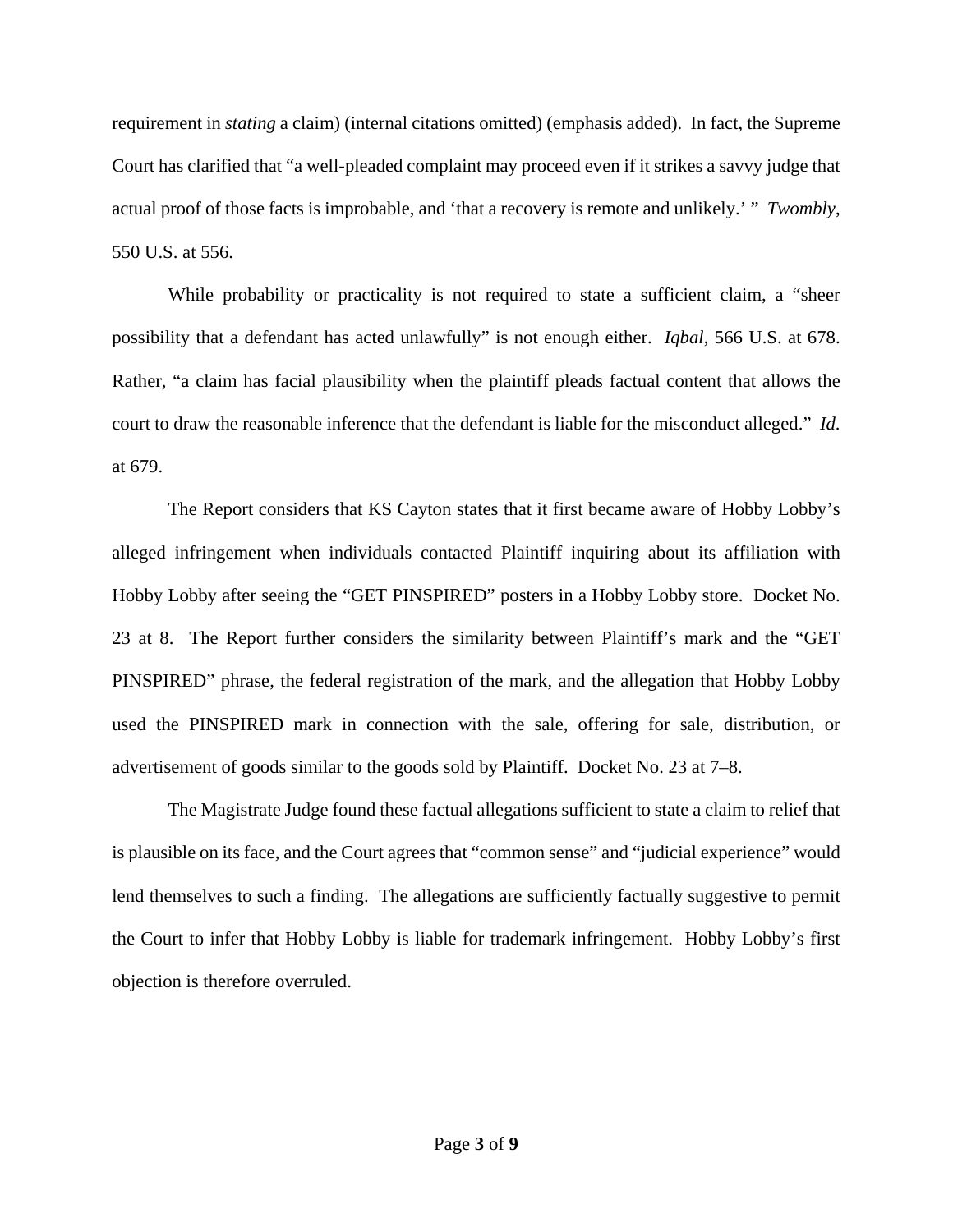#### **II. KS Cayton's claims for relief are plausible.**

Hobby Lobby next objects that KS Cayton's claims for relief are not plausible because: (1) the complaint fails to plausibly allege a likelihood of confusion; (2) the complaint fails to plausibly allege that Hobby Lobby used "GET PINSPIRED" as a trademark; and (3) the complaint conclusively established a fair-use defense. The Court overrules this objection for the reasons below.

#### **A. Likelihood of confusion**

Hobby Lobby claims that three "indisputable facts" from KS Cayton's complaint make any likelihood of confusion implausible: (1) that Hobby Lobby's poster was unmistakably about Pinterest, a social media website; (2) that KS Cayton admitted in its pre-lawsuit demand letter that the poster was about Pinterest; and, (3) that KS Cayton's complaint alleges that the "GET PINSPIRED" posters were used in stores outside of Texas. Docket No. 26 at 16–22.

 Hobby Lobby argues that the "GET PINSPIRED" posters made five separate references to Pinterest, and that its use of the phrase within that context was nothing more than a play on words inviting customers to visit the Hobby Lobby Pinterest page. *Id*. at 18. KS Cayton does not seem to dispute that Hobby Lobby's "GET PINSPIRED" poster made these references to Pinterest or that Hobby Lobby used the poster to market its Pinterest page. *See* Docket Nos. 13, 27. Rather, the basis of KS Cayton's claim is that the Pinterest page linked the user to Hobby Lobby's website, where the user could purchase the same products sold by KS Cayton. Docket No. 13 at 19–20; Docket No. 27 at 6. It is this use of KS Cayton's mark "in connection with" the advertisement of these products – not the advertisement itself – that KS Cayton alleges creates a likelihood of confusion as to the source, affiliation, or sponsorship. *Id*.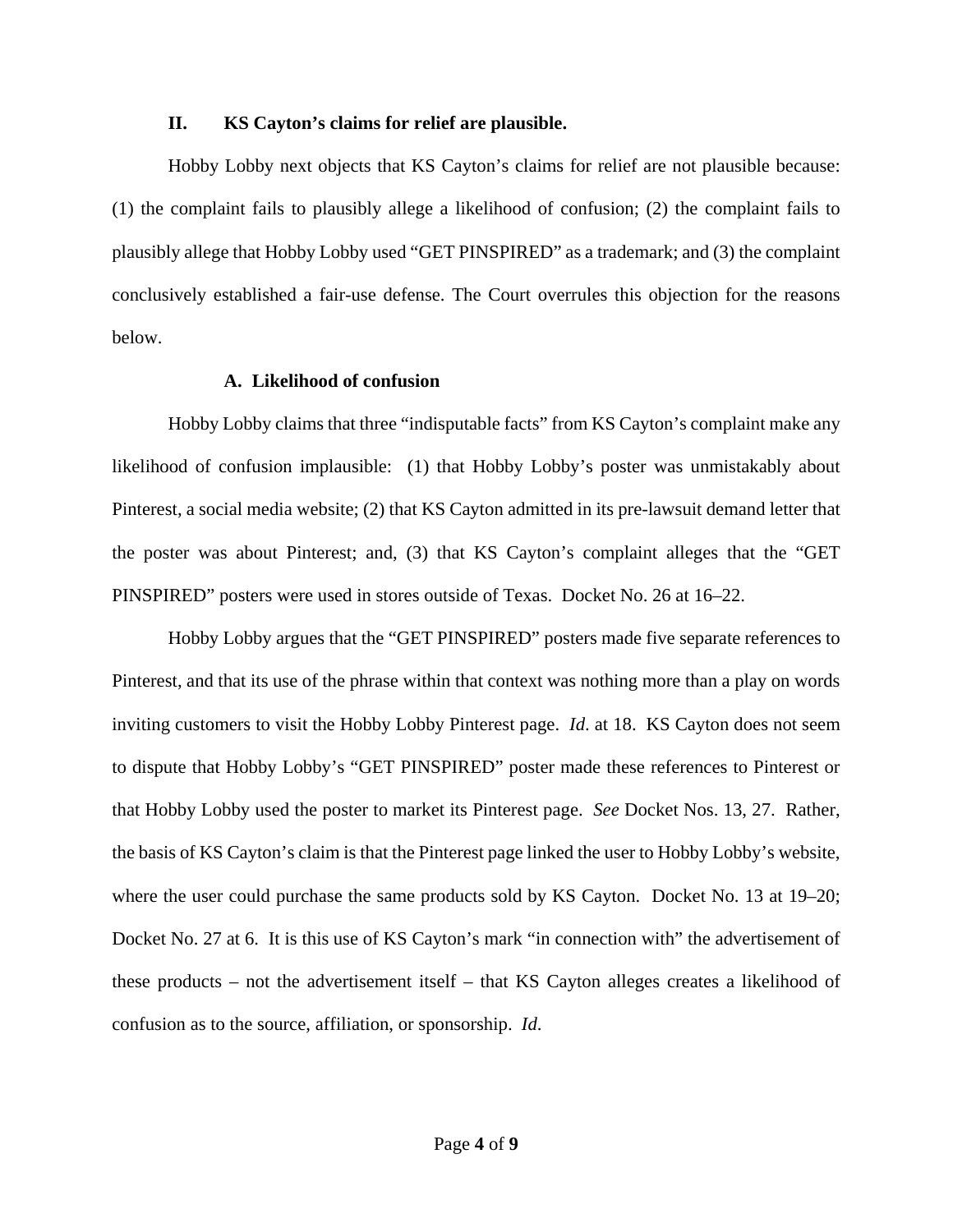As to the use of the "GET PINSPIRED" poster outside of Texas, KS Cayton alleges that the "GET PINSPIRED" poster was displayed in three stores in Texas, including in Lubbock, Texas. Docket No. 11 at ¶ 23. The Court finds this factual allegation sufficient to plausibly state a likelihood of confusion, though it reserves for the time being analyzing the geographic extent of that confusion for when it evaluates the eight confusion factors at the summary judgment stage.

The Court does not find that the three "indisputable facts" argued by Hobby Lobby make likelihood of confusion implausible. Moreover, as discussed above, KS Cayton has alleged that actual confusion has already occurred. Hobby Lobby requests that the Court disregard this allegation because it was added to the complaint only after KS Cayton sought leave to amend, but it presents no compelling reason to do so. Docket No. 26 at 21.

Hobby Lobby also claims that the Magistrate Judge erred by not addressing its arguments on the eight likelihood-of-confusion factors in her Report. Docket No. 26 at 22; *see Oreck v. Corp. v. U.S. Floor Systems, Inc*., 803 F.2d 166, 170 (5th Cir. 1986) (discussing the eight nonexhaustive factors). The Court agrees with the Magistrate Judge that these arguments and factors are more appropriately considered when the Court is permitted to analyze and weigh the evidence in the record. Docket No. 23 at 8.

Lastly, Hobby Lobby argues that courts have frequently dismissed implausible likelihoodof-confusion claims under *Twombly* and *Iqbal* without needing to reach the eight confusion factors and that this Court should do the same. Docket No. 26 at 23. According to Hobby Lobby, in those cases "the allegations of likelihood of confusion [were] implausible in view of the facts alleged." *Id.* Hobby Lobby's cases are inapposite because, in this case, there have been plausible allegations of likelihood of confusion, including allegations of actual confusion. *See* Docket No. 23 at 8 (citing Docket No. 11 at 4).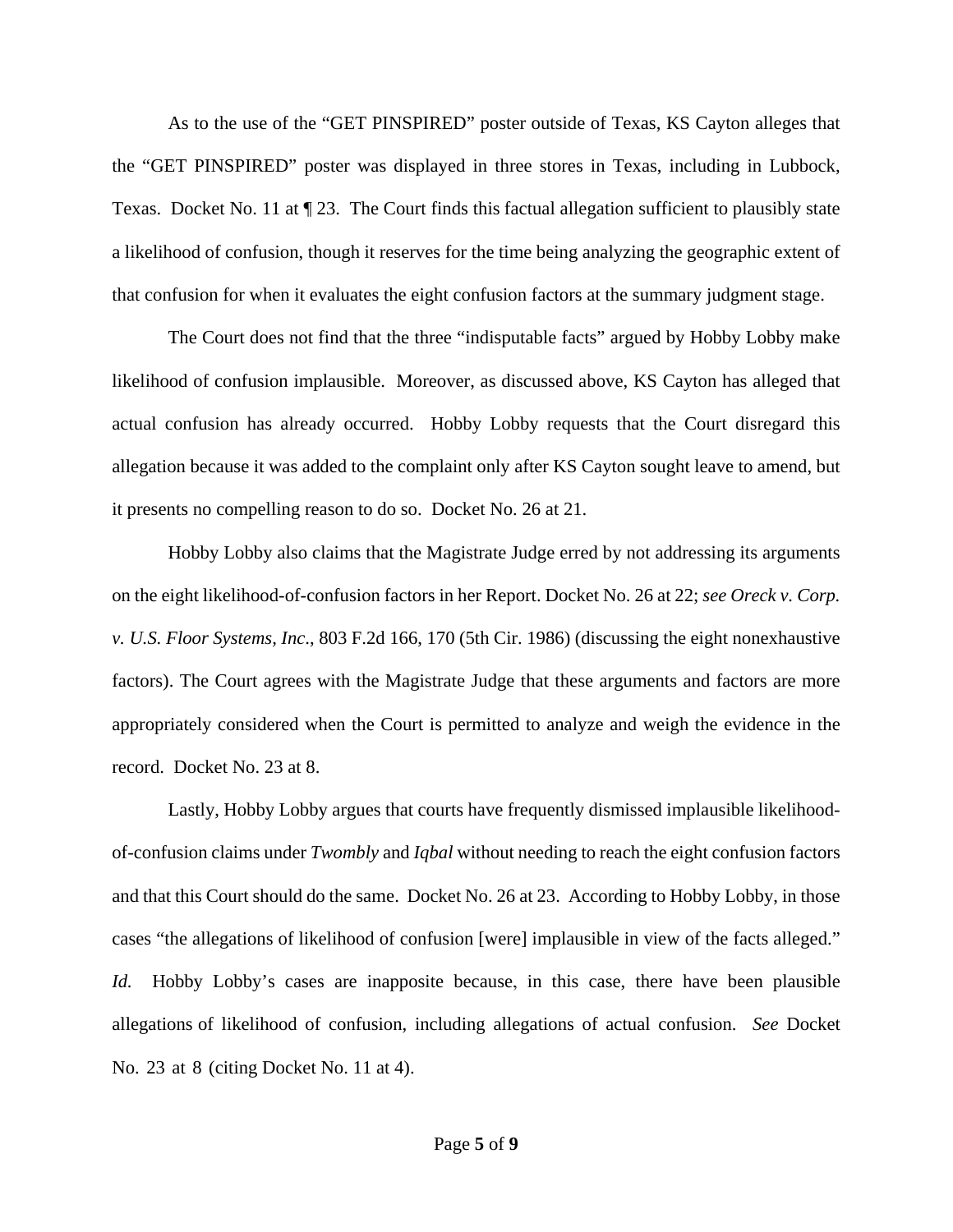Moreover, Hobby Lobby's reliance on *MCW*, Inc. v. Badbusinessbureau.com, L.L.C.<sup>1</sup> to argue that the eight factors are "of little assistance" in this case is misguided. In *MCW*, the district court found that dismissal was proper because the parties' goods were "unrelated as a matter of law" and because "neither party [was] a direct competitor of the other." 2004 WL 833595 at \*15. Here, Hobby Lobby has not moved to dismiss on either of these grounds, and its reliance on *MCW's* holding without factual context is unavailing. *See* Docket No. 12.

### **B. Preliminary trademark analysis**

Hobby Lobby asserts that the Magistrate Judge should have considered the trademark-use doctrine as an independent basis for dismissal. Docket No. 26 at 24–25. The trademark-use doctrine preliminarily asks whether a plaintiff's complaint plausibly alleges that the defendant used the challenged mark as a trademark. *Id*. Hobby Lobby claims that the "GET PINSPIRED" posters did not indicate "source, sponsorship, or affiliation" of Hobby Lobby's goods, and that therefore, Hobby Lobby did not use the PINSPIRED mark as a trademark.<sup>2</sup> *Id*. at 26; Docket No. 28 at 8.

The Fifth Circuit has yet to address whether the trademark-use doctrine is an appropriate basis for dismissal. Docket No. 23 at 7. This Court agrees with the Report's recommendation to consider trademark-usage when analyzing the likelihood of confusion factors.

#### **C. Fair-use defense**

Hobby Lobby argues that KS Cayton's complaint conclusively establishes a fair-use defense. The Court disagrees.

<sup>&</sup>lt;u>.</u> <sup>1</sup> No. 3:02-CV-2727, 2004 WL 833595, at \*15–16 (N.D. Tex. Apr. 19, 2004).

 $2$  The Court notes that Hobby Lobby's statement of the relevant law is not complete. Likelihood of confusion is not limited to a purchaser's confusion as to the source of a defendant's products only. *See Fuji Photo Film Co., Inc. v. Shinohara Shoji Kabushiki Kaisha*, 754 F.2d 591, 596 (5th Cir. 1985). The Fifth Circuit has also recognized "that an action will lie when the infringer's use of plaintiff's mark results in confusion as to the origin of *plaintiff's* product." *Id.* (internal citations omitted) (emphasis in original).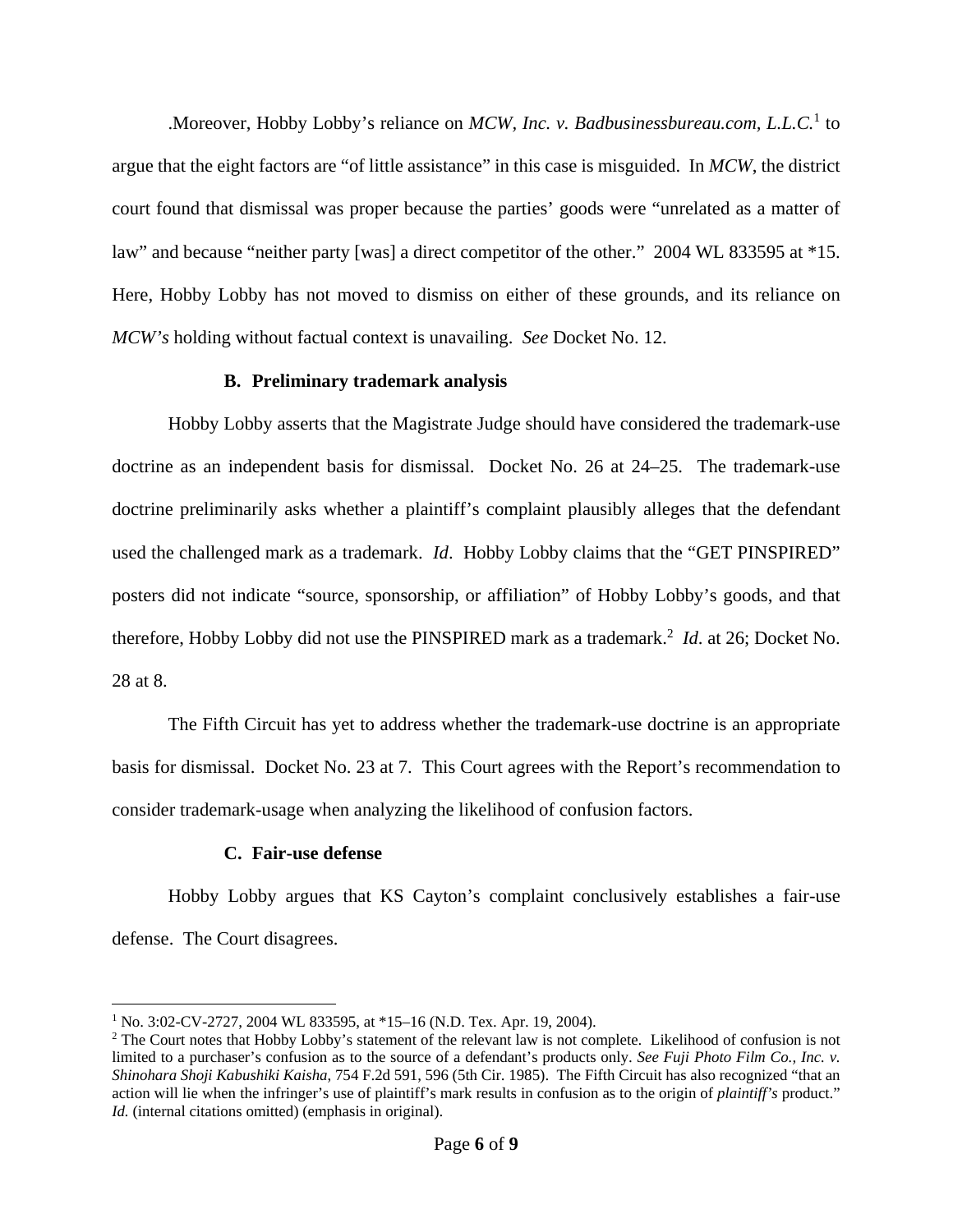KS Cayton has sufficiently alleged that Hobby Lobby used the PINSPIRED mark in a nondescriptive way. *See* Docket No. 23 at 10. Plaintiff alleges that Hobby Lobby used the PINSPIRED mark to promote its Pinterest page, which then directed the user to the Hobby Lobby website to purchase related goods. Docket No. 13 at 21. Hobby Lobby objects to the Report's recommendation, arguing that whether a defendant's use "has a commercial purpose—e.g., selling products—has no bearing on whether the use is descriptive." Docket No. 26 at 29. The Court disagrees.

In asserting the fair-use defense, Hobby Lobby correctly states that the Lanham Act "creates an affirmative defense whenever a defendant uses a plaintiff's mark 'otherwise than as a mark' in a manner 'descriptive of and used fairly and in good faith *only to describe the [defendant's] goods or services*.' " Docket No. 12 at 26 (citing 15 U.S.C. § 1115(b)(4)) (emphasis added). However, at the same time, Hobby Lobby repeatedly asserts that it used the "GET PINSPIRED" phrase as "nothing more than a play on words inviting customers to visit the Hobby Lobby Pinterest page." Docket No. 26 at 18; Docket No. 12 at 28. Hobby Lobby never argues that it used the "GET PINSPIRED" poster to describe its own goods or services. *See generally* Docket Nos. 26, 12.

Despite its assertion to the contrary, whether Hobby Lobby used the PINSPIRED mark to describe its own goods and services or their geographic origin is relevant to whether the mark is used descriptively, as contemplated by § 1115(b)(4), or whether it is used as a trademark. *See Kelly-Brown v. Winfrey*, 717 F.2d 295, 311 (2nd Cir. 2015) (finding that defendant did not carry its burden at the pleading stage on its fair-use defense because it did not show that it used plaintiff's "Own Your Power" mark to describe the publications to which that phrase was attached).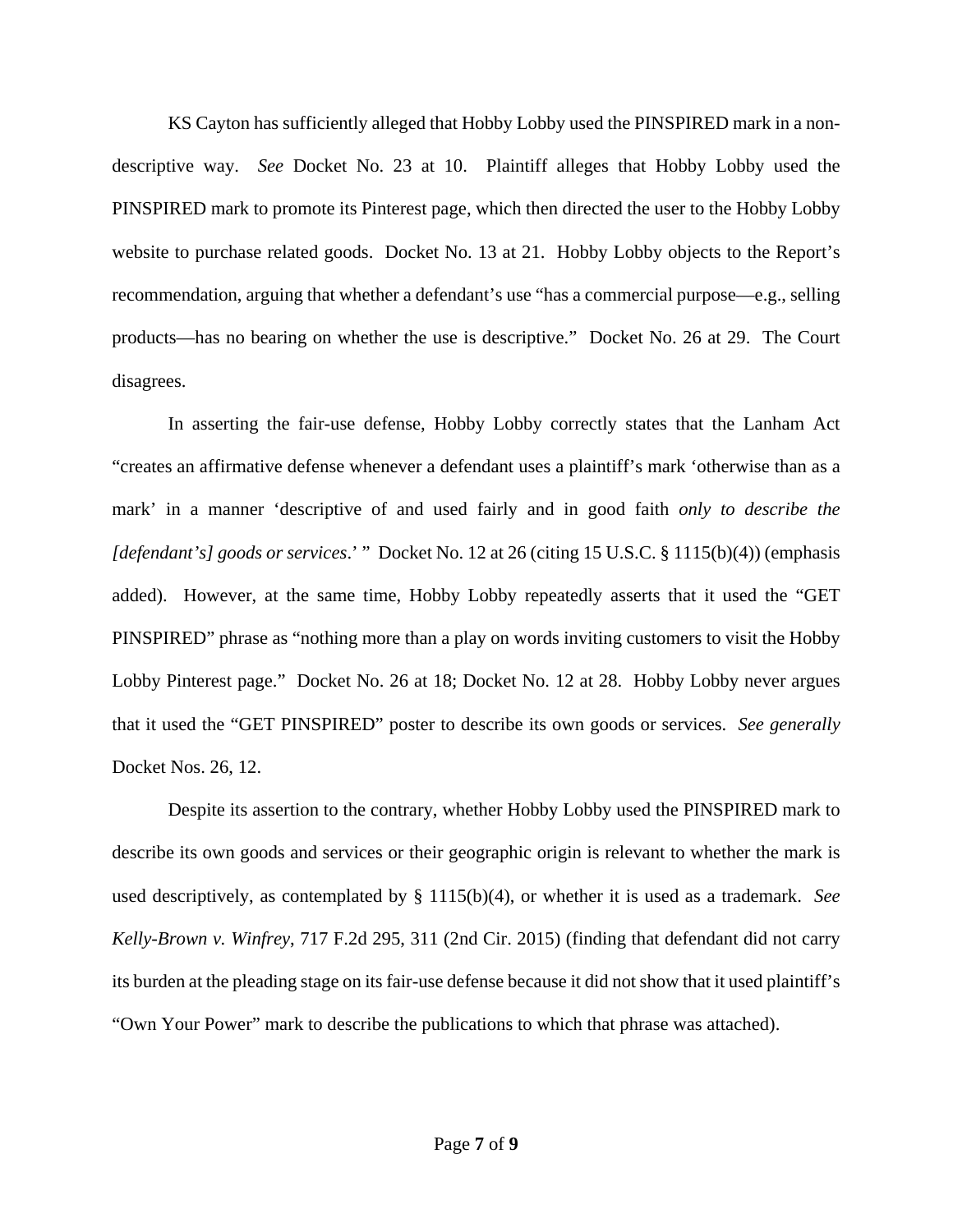The Court agrees with the Magistrate Judge's interpretation and application of the fair-use statute as well as her finding that KS Cayton has sufficiently alleged a non-descriptive use of its mark. Docket No. 23 at 10. Plaintiff's complaint does not conclusively establish a fair-use defense as a matter of law, as argued by Hobby Lobby. *See* Docket No. 26 at 20. Moreover, whether Hobby Lobby acted fairly and in good faith are factual determinations, which in this case are inappropriate to consider at the dismissal stage.

The Court therefore overrules Hobby Lobby's plausibility objection.

### **III. Policy concerns do not warrant dismissal**

Hobby Lobby argues, as a policy matter, that the purpose of Rule 12(b)(6) motions is to prevent "meritless," "groundless," or "too implausible" claims from "tak[ing] up the time of a number of other people, with the right to do so representing an *in terrorem* increment of the settlement value." Docket No. 26 at 30–31 (citing *Twombly*, 550 U.S. 544 558).

The Court acknowledges Hobby Lobby's policy concerns but notes that a claim that "may be supported by showing any set of facts consistent with the allegations in the complaint" may not be dismissed solely on a court's supposition that the pleader is unlikely "to find evidentiary support for his allegations or prove his claim to the satisfaction of the factfinder." *Twombly*, 550 U.S. 544, 563 n.8. For all of the abovementioned reasons, the Court finds that KS Cayton has sufficiently stated a claim and overrules Hobby Lobby's third objection.

In conclusion, having considered all of Hobby Lobby's objections *de novo*, the Court **ADOPTS** the Report and Recommendation of the United States Magistrate Judge as the findings and conclusions of this Court. All objections are **OVERRULED**.Accordingly, it is

**ORDERED** that Hobby Lobby's Motion to Dismiss for Failure to State a Claim (Docket No. 12) is **DENIED**.